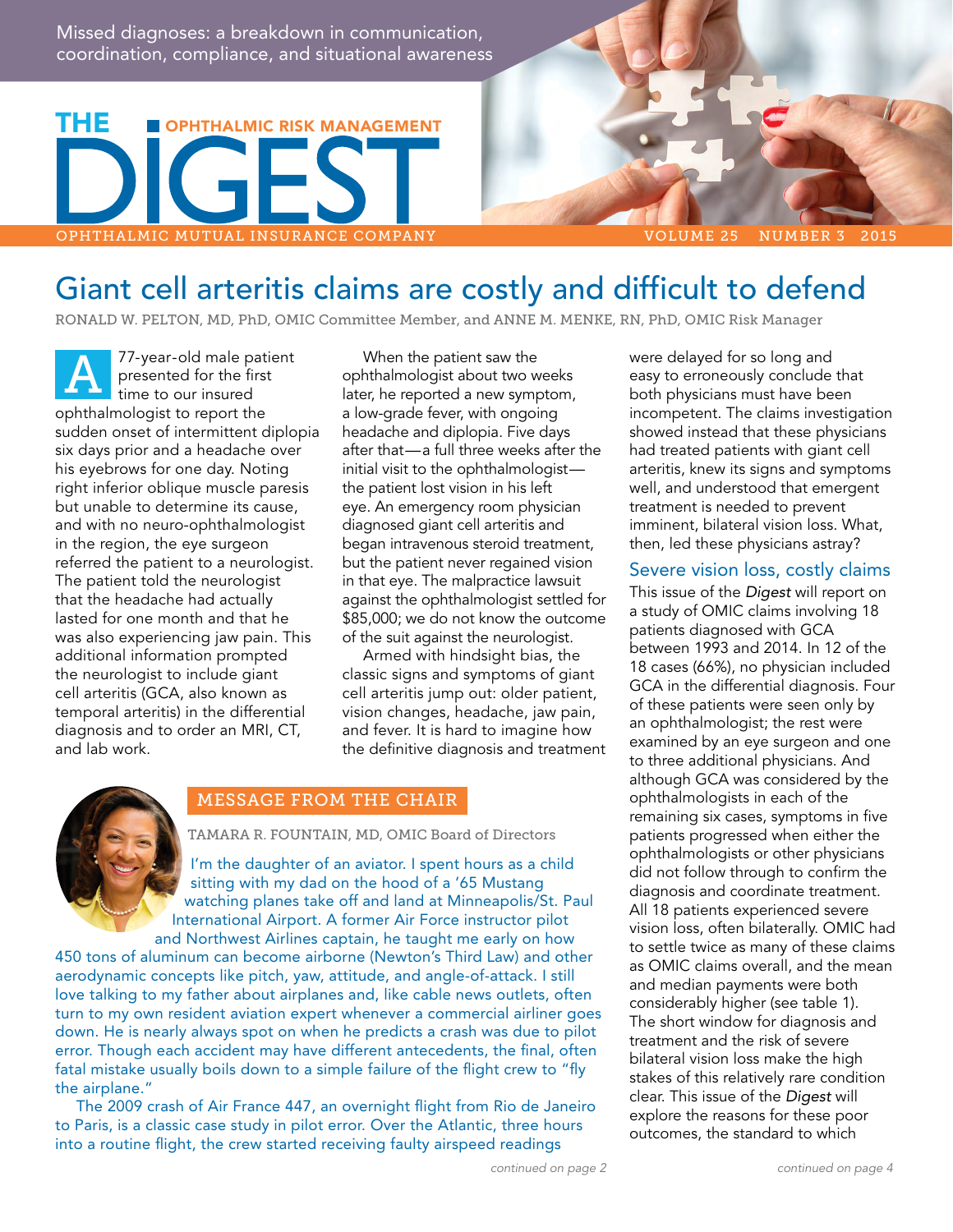## EYE ON OMIC

# Rate decrease and policyholder dividend approved for 2016

The *Ophthalmic Risk Management Digest* is published quarterly by the Ophthalmic Mutual Insurance Company, a Risk Retention Group sponsored by the American Academy of Ophthalmology, for OMIC insureds and others affiliated with OMIC.

OMIC, not the Academy, is solely responsible for all insurance and business decisions, including coverage, underwriting, claims, and defense decisions.

OMIC owns the copyright for all material published in the *Digest*  (except as otherwise indicated). Contact OMIC for permission to distribute or republish any *Digest* articles or information. The general information on medical and legal issues that OMIC provides in the *Digest* is intended for educational purposes only and should not be relied upon as a source for legal advice. OMIC will not be liable for damages arising out of the use of or reliance on information published in the *Digest*.

#### OMIC

655 Beach Street San Francisco, CA 94109-1336

PO Box 880610 San Francisco, CA 94188-0610

P 800.562.6642 F 415.771.7087 [omic@omic.com](mailto:omic@omic.com) <www.omic.com>

Editor-in-Chief Timothy J. Padovese

Executive Editor Paul Weber, JD, ARM

Managing Editor Anne Menke, RN, PhD

Senior Editor Kimberly Wynkoop, JD

Contributors Hans Bruhn, MHS Ryan Bucsi Betsy Kelley Linda Nakamura Michelle Pineda, MBA Robert Widi

Production Manager Linda Radigan



MIC's Board of Directors is pleased to announce a nationwide rate decrease and a 20% policyholder dividend for insureds effective January 1, 2016.

After a favorable year buttressed by excellent claim results and lower than expected operating expenses, OMIC is experiencing one of our best years ever. In recognition of this development, we are implementing a rate decrease in all states totaling approximately \$6 million nationally. The amount will vary by coverage area and insureds will be notified of the decrease in their territory.

Since 2005, OMIC has lowered rates by an average of nearly 40% nationally. OMIC continues to outperform competitors by making fewer and lower average indemnity payments than the multispecialty industry average.

OMIC will also apply a policyholder dividend for all physician insureds in the form of a 20% credit toward 2016 renewal premiums. Since the company's inception, OMIC has announced

#### MESSAGE FROM THE CHAIR

*continued from page 1*

while entering a thunderstorm. Onboard computers, recognizing the erroneous airspeed was inconsistent with all the other normally functioning flight indicators, kicked off the autopilot. Forced to fly manually and distracted by the faulty airspeed, the crew (incorrectly) pulled the nose up, slowing the plane down and precipitating a stall. This error was further compounded when, in a departure from standard cockpit procedure, the pilots failed to monitor and call out loud the plane's altimeter readings (how far up in the air the plane is). Recovering from a stall is as instinctive to an aviator as putting one's hands out to break a fall: point the nose down, build up air speed, restore lift to the wing (Bernoulli's Principle), and pull out into level flight. The crew had at least two minutes during their free fall to safely execute this maneuver but lost situational awareness of where they were in the air. Trying to troubleshoot the various alarms, confused and panicked by conflicting information, the pilots of Air France 447 literally forgot to "fly the airplane." In under four harrowing minutes, the Airbus 330 dropped 38,000 feet from the nighttime sky killing all 228 aboard.

dividend credits totaling more than \$65 million, leading peer companies by a wide margin. Issuance of dividend credits is determined each year after careful analysis of operating performance. OMIC remains committed to returning premium above what is necessary to prudently operate the company and to do so at the earliest opportunity.

Issuance of the dividend requires that an active 2015 professional liability policy be renewed and maintained throughout the 2016 policy period. Mid-term cancellation would result in a pro-rata dividend. Dividends appear on your policy invoice as a credit to either your annual or quarterly billing installment. OMIC issues dividends as a credit toward renewal premiums for two reasons: premium credits offer favorable tax implications for policyholders and allow for easy and efficient distribution of dividends, which keeps operating expenses as low as possible.

This issue of the *Digest* is dedicated to missed diagnoses, the medical equivalent of "forgetting to fly the airplane." By one estimate, failure to diagnose kills over 40,000 people annually in American ICUs alone.<sup>1</sup> That's the equivalent of three Air France crashes every week. Plaintiffs alleged a failure to diagnose in 13% of OMIC's 4,500 closed claims. It's not the "zebras" we overlook; retinal detachment, glaucoma, and intraocular foreign bodies are among the top diagnoses we miss. The same factors contributing to pilot error conflicting information, distraction, lack of communication, departure from preferred practice patterns—are at work in our clinical environments. Like those Air France pilots who failed to execute a successful recovery from their stall, we ophthalmologists usually have all the clinical information we need to make the correct diagnosis, even when we fail to do so. Maintaining situational awareness in high stakes, high stress situations—Why is this patient deteriorating? What could I be missing?—helps us to better connect the dots. Now sit back, relax, and read on for tips to keep you and your passengers, I mean patients, safe.

1. [http://qualitysafety.bmj.com/content/early/2012/07/23/](http://qualitysafety.bmj.com/content/early/2012/07/23/bmjqs-2012-000803.abstract) [bmjqs-2012-000803.abstract](http://qualitysafety.bmj.com/content/early/2012/07/23/bmjqs-2012-000803.abstract)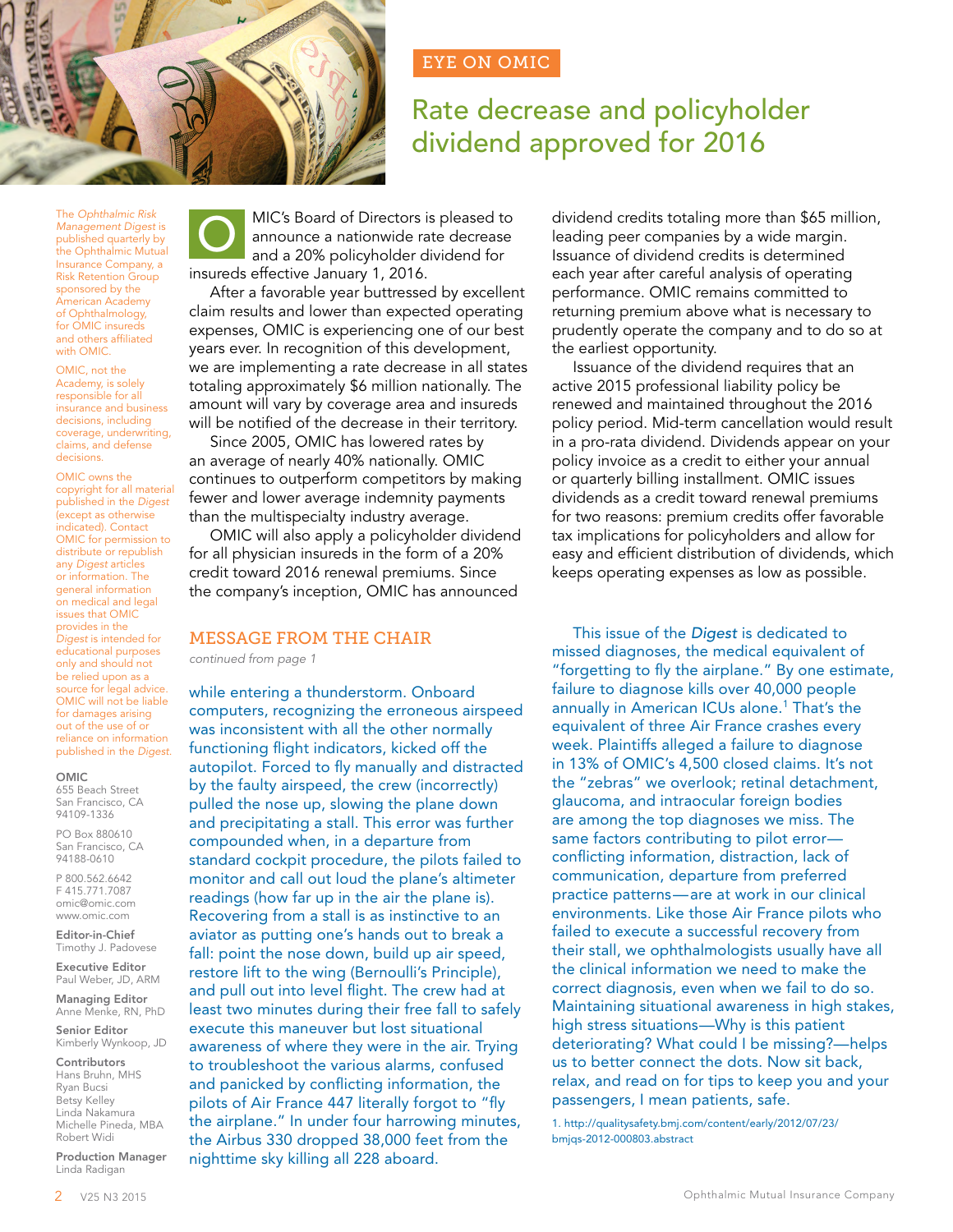# National Practitioner Data Bank reporting

KIMBERLY WYNKOOP, OMIC Senior Legal Counsel

hen OMIC settles a claim or pays a judgment against an insured, policyholders often wonder if the payment will be reported to the National Practitioner Data Bank (NPDB). This article will describe under what circumstances federal law requires such reporting. W

The NPDB Guidebook states that a payment made by an entity for the benefit of a healthcare practitioner to satisfy a written claim or judgment for medical malpractice must be reported. This sounds simple enough, but breaking this requirement down shows that there are situations where the requirement to report is not always clear.

First, what is "making a payment"? The NPDB considers making a payment to be the exchange of money. A fee refund is considered "making a payment." A waiver of a patient's debt, on the other hand, is not considered "making a payment" and therefore should not be reported.

What if the payment is made for the benefit of an entity, not for the benefit of a healthcare practitioner? A medical malpractice payment made solely for the benefit of a corporation, such as a clinic, group practice, or hospital, should not be reported. However, a payment made for the benefit of a business entity that consists of only a sole practitioner must be reported. In other words, a payment made for the benefit of a sole shareholder corporation is considered a payment made for the benefit of the individual sole practitioner.

What constitutes a reportable claim? Only medical malpractice payments resulting from a written complaint or a written claim demanding monetary payment are to be reported. This includes tort actions brought in state or federal court or before another adjudicative body, such as a claims arbitration board, and any form of pre-litigation written communication demanding

payment for damages. This could be a letter from a patient alleging a botched surgery and demanding compensation (a specific dollar amount need not be requested). Conversely, payments based solely on oral demands are not to be reported. For example, if a patient calls or comes in person to the office and demands a refund for what he or she considers poor treatment, payment of the refund would not be reportable.

For reporting purposes, the claim must be based on a practitioner's provision of or failure to provide healthcare services; the NPDB interprets this broadly. For instance, if a suit is brought against a practitioner alleging medical malpractice and other torts, and the medical malpractice counts are dropped, if the insured is still named in the suit and OMIC makes a payment on behalf of the insured practitioner, OMIC must report the payment. The narrative portion of the report can be used to explain why the payment was made, that the medical malpractice allegations were dropped, or any other relevant data.

A report is only required if the practitioner is named, identified, or otherwise described in both (1) the written complaint or claim demanding payment and (2) the settlement release or final adjudication, if any. So if a practitioner is named in the release but not in the demand or lawsuit, that practitioner need not be reported. If a practitioner was named in a lawsuit but is later dismissed and is not identified in the settlement release, a payment need not be reported for that practitioner unless his or her dismissal resulted from a condition in the settlement or release.

Even if several ophthalmologists are insured under one policy, a report is made to the NPDB only for the individual practitioner for whose benefit a payment was made. If OMIC makes a payment for the benefit of multiple insureds due to one claim,



reports must be submitted for each insured. If it is impossible to determine the amount paid on behalf of each insured individually, the total amount and the total number of practitioners must be reported on each submission. If payment can be apportioned, OMIC must report the actual amount paid for the benefit of each practitioner on their respective reports. If multiple payers contribute to the settlement or satisfaction of a judgment for the benefit of one practitioner, they each must submit a report. For example, if OMIC and a patient compensation fund each pay a share of an award, they report their respective payments to the NPDB.

OMIC is also required to submit a copy of the NPDB report to the appropriate licensing board in the state where the act or omission that was the basis of the claim occurred. Generally, OMIC does not supply any further information on the claim to any state administrative body unless it is necessary to coordinate payment with a patient compensation fund.

As a reminder, the NPDB was created by Congress as an electronic repository of information on medical malpractice payments and certain adverse actions that authorized organizations can access to make licensing, credentialing, privileging, or employment decisions. The reports are confidential and not available to the public, though the subjects of these reports have access to their own information. Federal law makes clear that reporting a medical malpractice payment is not an admission that the practitioner did anything wrong. The law states that a "payment in settlement of a medical malpractice action or claim shall not be construed as creating a presumption that medical malpractice has occurred." The NPDB recognizes that some claims are settled for convenience and are not a reflection of the professional competence or conduct of a practitioner.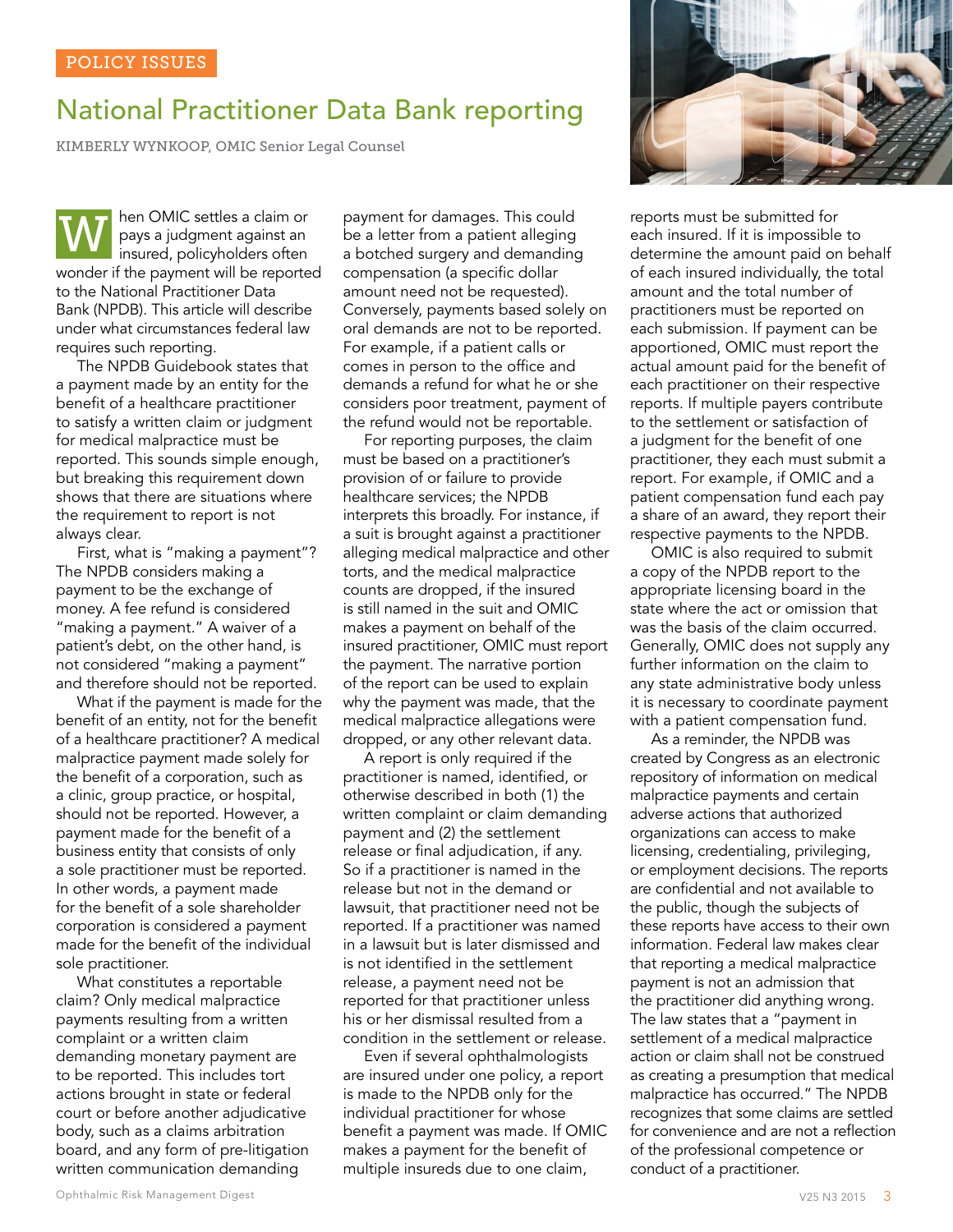## Giant cell arteritis claims are costly and difficult to defend

*continued from page 1*

medical experts hold physicians who treat these patients, and the measures ophthalmologists can take to improve the likelihood of a correct and timely diagnosis.

### Patients presenting with only visual problems

Giant cell arteritis, a systemic inflammation of the blood vessels that restricts blood flow causing organ and tissue damage, most commonly affects patients over the age of 50. In addition to the symptoms noted above and scalp tenderness, varied and non-specific constitutional symptoms, such as fatigue, malaise, and weight loss, may develop over time. It can be difficult to diagnose GCA when the only symptom is a change in vision. Four of the 18 patients presented this way. In two of these cases, defense experts supported the ophthalmologists' care and the claims closed without payment, even though the insureds did not diagnose GCA or such diagnosis was delayed. In one case, a patient with dense cataracts that explained her vision loss was appropriately referred for work-up of a choroidal mass; the jury returned a defense verdict. In the second case that closed without a payment, a patient who presented with intermittent blurry vision was diagnosed with amaurosis fugax, a temporary loss of vision in one eye caused by a lack of blood flow to the retina. Because the patient was 79, the ophthalmologist ordered an erythrocyte sedimentation rate (ESR). When the result was normal at six, he repeated the test and got the same result. He diagnosed GCA six days later when the patient complained of a shade over the eye and developed a Marcus Gunn pupil and visual field deficit. OMIC declined the patient's settlement demand and the case was ultimately dismissed. The two other cases where vision change was the only symptom were settled when OMIC could not find supportive defense experts.

| 1. INDEMNITY PAYMENTS MADE TO SETTLE GCA CASES |                   |                        |
|------------------------------------------------|-------------------|------------------------|
|                                                | <b>GCA Claims</b> | <b>All OMIC Claims</b> |
| <b>Closed with a payment</b>                   | 44%               | 21%                    |
| Mean (average) payment                         | \$203,250         | \$165,282              |
| Median (middle) payment                        | \$335,000         | \$81,875               |
| <b>Highest payment</b>                         | \$450,000         | \$3,375,000            |

In one, the ophthalmologist noted papilledema in an 81-year-old who presented with sudden vision loss, but he did not work up its cause. The case settled for \$275,000. In the other, the ophthalmologist was criticized for not clarifying the nature of the visual complaint. The 82-year-old patient had written on the history form that her vision "blacked out." The surgeon did not read the form and documented only "blurry vision" and diagnosed her with visual migraine. The case settled for \$350,000.

### Problems eliciting a thorough and accurate history

Exploring the precise nature of the vision change would have helped another ophthalmologist entertain a GCA diagnosis. His patient complained of a headache for two days and a "curtain," which he understood to be transparent. It was only during the investigation of the lawsuit that he learned the patient had experienced a "dark" curtain that caused frank vision loss. He felt, in retrospect, that the combination of vision loss and headache in an elderly patient should have alerted him to GCA and agreed to settle the claim for \$100,000.

While it is important to get accurate information about the eye complaint, it is crucial to query older patients about constitutional symptoms. A careful review of signs, symptoms, and systems can help distinguish the few patients who could have GCA from the large number of older patients with eye problems seen daily in ophthalmic practices. Which symptoms did the patients in

our study exhibit? Consistent with GCA's usual appearance in patients over 50 years old, those in this study ranged from 62 to 86. As part of a claims investigation, defense attorneys obtain and review all of the patient's medical records. These reviews revealed that 15 of the 18 patients (83%) were experiencing GCA symptoms other than vision changes at the time of their initial visit to the ophthalmologist. Of these 15 patients, 12 reported headaches and 7 of the 12 had additional symptoms (see table 2).

The ophthalmologists, however, failed to elicit the non-vision-related symptoms in 10 of the 15 patients (66%) who were having them. Defense experts opined that this inadequate history contributed to the delay in diagnosis and was below the standard of care. The ophthalmologist in the claim described in the beginning of this article learned only of the vision complaints and headache, while the neurologist, who saw the patient near the same time, elicited the duration of the headache and the existence of jaw pain. Ironically, the ophthalmologist testified in his deposition that he did not consider GCA in his differential diagnosis since the patient did not complain of jaw pain. He did not explain why he relied upon the patient to offer this information instead of asking for it.

Why is obtaining an accurate history so difficult? First, patients often report their history differently to each healthcare provider based upon the questions asked and the time spent gathering the information. Often it was other physicians who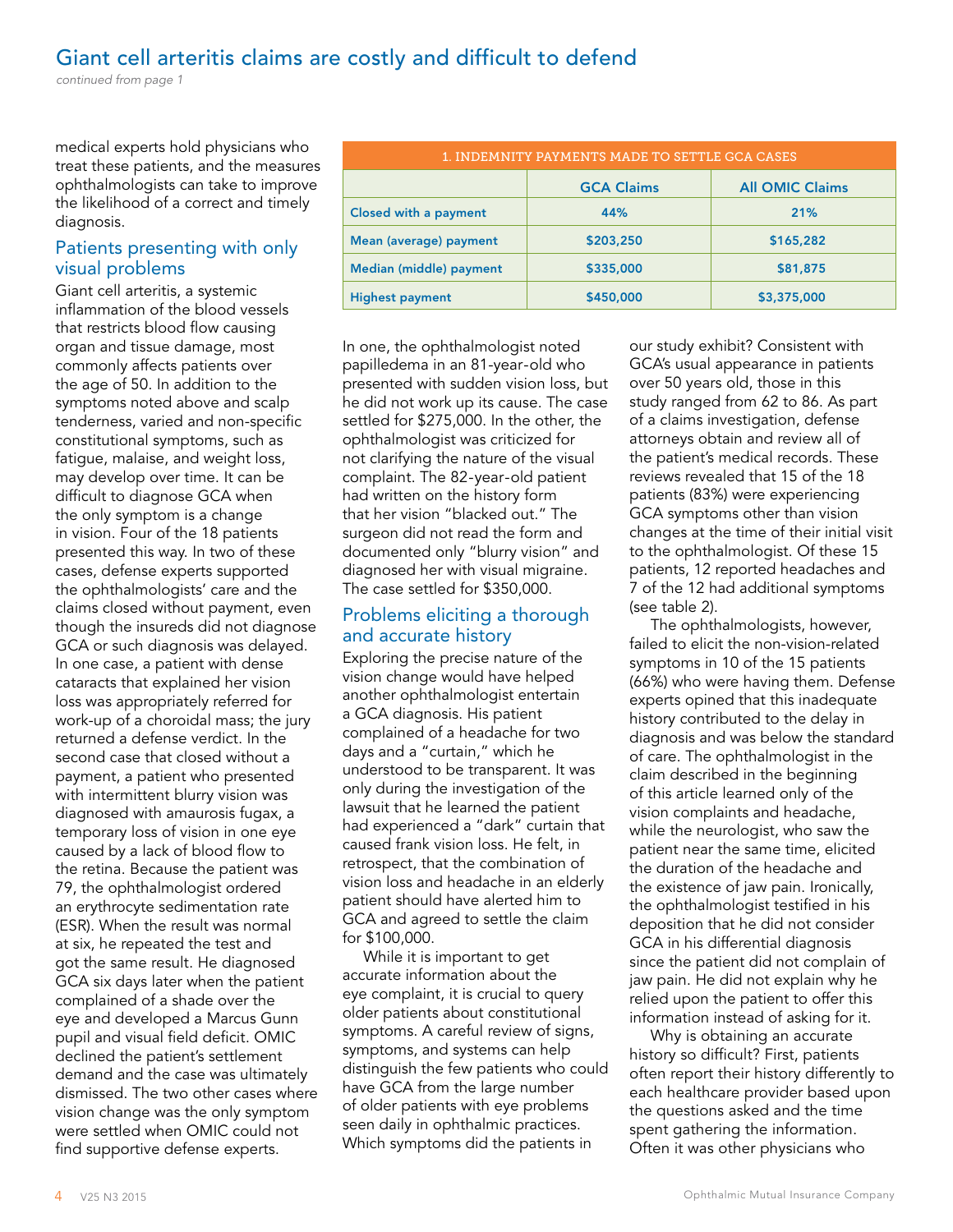obtained a more thorough history, but in two of our claims, the ophthalmologists' staff members obtained and documented the presence of GCA symptoms. Not only did the ophthalmologists not get the same information when questioning the patients a few minutes later, they also did not review the notes made by their staff members. This lapse was criticized by defense experts and contributed to the decision to settle these claims. Second, patients presenting with eye complaints often do not think that it is important or pertinent to tell their ophthalmologist about non-ophthalmic problems they are experiencing. More than in most diseases, however, prompt diagnosis of GCA depends upon the thoroughness and accuracy of the health history. In each of the 15 claims where patients had more than just visual symptoms, the plaintiff expert alleged that the diagnosis could have been made earlier if the ophthalmologist had obtained a more thorough history. Ophthalmologists examining older patients, especially those with vision changes and headache, need to take a more active role in obtaining the history. Dr. Ron Pelton, a practicing oculofacial surgeon who serves on OMIC's claims and underwriting committees, has developed a GCA checklist to prompt ophthalmologists to ask key questions and document both

positive and negative findings. It can

be found at [www.omic.com/](http://www.omic.com/giant-cell-arteritis-checklist/) [giant-](http://www.omic.com/giant-cell-arteritis-checklist/)cell-arteritis-checklist/.

#### Missed opportunities

So what happened in the first case? While the ophthalmologist did not elicit a thorough history or include GCA in his differential diagnosis, the neurologist to whom he referred the patient did ask the appropriate questions. The combination of diplopia and pain in the temporal mandibular joint led the neurologist to a robust differential diagnosis, which included right fourth nerve palsy versus right inferior oblique paresis, brain stem ischemia, myasthenia gravis, and vasculitis. He appropriately ordered an MRI, CT scan, and laboratory work, including an ESR. About a week after he examined the patient, the neurologist realized that the lab had mistakenly not performed the ESR. He mailed the patient a prescription to have it done the next day but the patient never went. Six days later, the patient brought the results of the MRI, CT, and lab work (minus any ESR results) to his second visit with the ophthalmologist, who skimmed the report, which discussed the nonspecific MRI and CT results and the normal lab results. He failed to notice that the lab had not performed the ESR. While he did see that the patient had been given a prescription to have the ESR repeated six days prior, he assumed the test had been done and





Y

was again normal. The ophthalmologist advised the patient to keep his follow-up appointment with the neurologist in four days time. Experts who reviewed the claim felt that four opportunities for an earlier diagnosis that would have preserved the vision had been lost: when the lab did not perform the first ESR ordered, when the patient did not go back to get the ESR lab test done, when the neurologist did not follow up to ensure it was done, and when the ophthalmologist failed to note the lack of ESR results. Had the ophthalmologist asked the patient, he would have learned that no ESR had been done. This information, combined with the new symptom of fever, could have prompted him to consider GCA and order a stat ESR.

#### Preventing vision loss

This constellation of incomplete history, poor coordination of care among physicians, and problems with patient adherence occurred in many of the claims, including the one in the *Closed Claim Study*. This article provides information on actions ophthalmologists can take, such as proactively obtaining a more thorough history, to improve the likelihood of including GCA in the differential diagnosis when older patients present with vision changes. The checklist created by Dr. Pelton can prompt such questions and help track the completion of key tests and consults. A robust appointment and test tracking system plays a pivotal role in preventing diagnostic error (see "Test Management System is Key to Prompt Diagnosis" and "Noncompliance" at [www.omic.com](http://www.omic.com) for advice on how to implement one). The *Hotline* article in this issue provides recommendations on ways to improve communication with other physicians and your staff.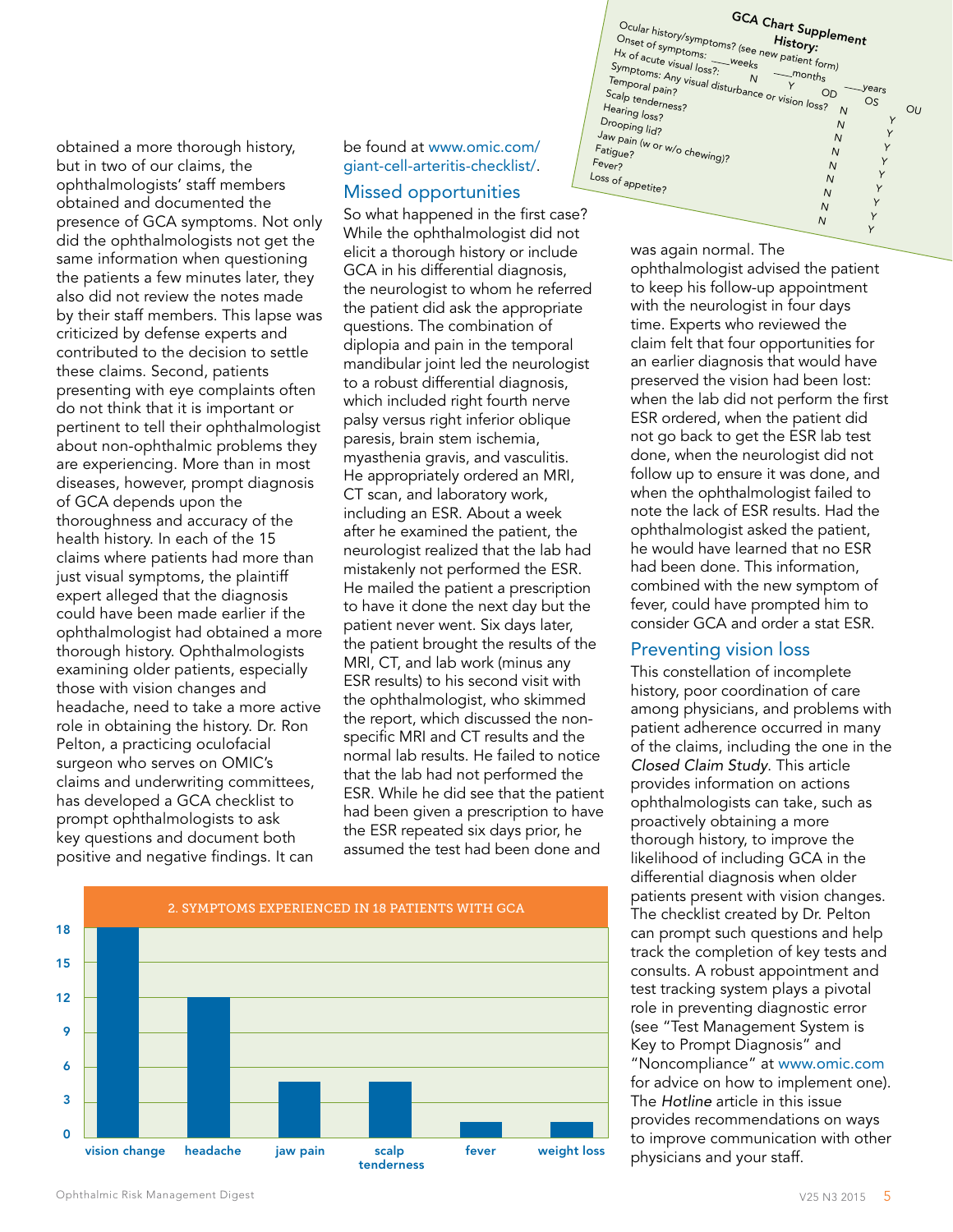

### Allegation

Failure to diagnose and treat giant cell arteritis.

### **Disposition**

Settled for \$50,000 on behalf of OMIC insured. **Codefendants** later settled for \$500,000.

n 85-year-old patient with polymyalgia rheumatica (PMR) was being treated with steroids by her internist. He tapered her off the steroids when her symptoms were controlled but restarted the drug at a low dose two weeks later when she experienced a headache. Two weeks after that, the internist suspected giant cell arteritis (GCA) due to diplopia. He provided two referrals: one to our insured ophthalmologist to evaluate the diplopia, and the second to a neurologist to initiate and manage high-dose steroids. The referral slip noting the history of PMR and steroid treatment never reached the ophthalmologist. However, the ophthalmologist's technician documented that the patient was on steroids. The insured obtained a history of chronic headaches and new onset of intermittent vertical diplopia. He found a large left hypotropia as well as moderate macular degeneration and recorded uncorrected visual acuities of 20/60 OD and 20/40 OS. The insured discussed the possible causes of diplopia with the patient and recommended that she follow up with her internist and see a neurologist. The patient saw a neurologist, who diagnosed GCA, increased her dose of steroids, recommended hospitalization—which she refused—and referred her back to the ophthalmologist. The patient was seen by our insured five days later (two weeks after the initial visit) and reported that earlier in the day she experienced dramatic vision loss and headache. VA was hand motion OD and 20/400 OS. A dilated examination revealed inferior retinal ischemia indicating central retina artery occlusion with acute optic neuritis. The insured concurred with the diagnosis of GCA. He explained to the patient that her vision was unlikely to improve and advised her to follow up with her internist and neurologist for steroid management. He asked her to return in two weeks but she did not. Eventually, the patient ended up with bilateral blindness and required 24-hour care. A

### Analysis

OMIC's defense experts had mixed opinions about the insured's care. One felt management at the initial visit was appropriate since no circulatory issues were identified during the dilated exam. Others felt our insured could be criticized for not reading the note about the patient's steroid use and eliciting her history of

### CLOSED CLAIM STUDY

# Poor communication between providers delays GCA diagnosis

RYAN BUCSI, OMIC Senior Litigation Analyst

PMR, which is strongly associated with GCA. He was also criticized for not considering GCA given the patient's age, headache, and diplopia. Furthermore, our experts pointed out that the insured did not take a sedimentation rate, CBC, CRP, or platelet or fibrinogen levels, nor was there a recommendation that these be obtained by the internist or neurologist. Additionally, the insured did not recommend a temporal artery biopsy. Our experts' major issue with the insured's care was his failure to communicate to the patient, her family, and other doctors involved in her care the high risk for vision loss and need for emergent intervention. However, the experts felt the internist and neurologist had greater exposure than the ophthalmologist. Fortunately, plaintiff counsel agreed that our insured's liability was limited and a settlement of \$50,000 was negotiated. The internist and neurologist later settled for a total of \$500,000.

### Risk management principles

This case highlights the importance of communication with other healthcare providers. The ophthalmologist, internist, and neurologist did not effectively communicate with each other and did a substandard job of coordinating this patient's care. Two of the three physicians suspected GCA before serious vision loss occurred but did not share this crucial information in a timely manner with the ophthalmologist. The internist did not provide our insured with an adequate history about the PMR and suspected GCA, which could have assisted the insured in reaching the correct diagnosis and increasing her steroid dosage to treat the GCA. The ophthalmologist, moreover, missed an opportunity to intervene earlier by not reading his technician's note about Prednisone use, exploring the reason the patient was on it, and making the association between PMR and GCA. The ophthalmologist was in the best position to know the risk with regard to potential loss of vision and the urgency of increasing the steroid dosage and obtaining a temporal artery biopsy. Furthermore, our insured's documentation was inadequate. When the records were reviewed, our expert could not understand what the insured's thought process was and if he passed his thoughts and opinions on to the internist and neurologist.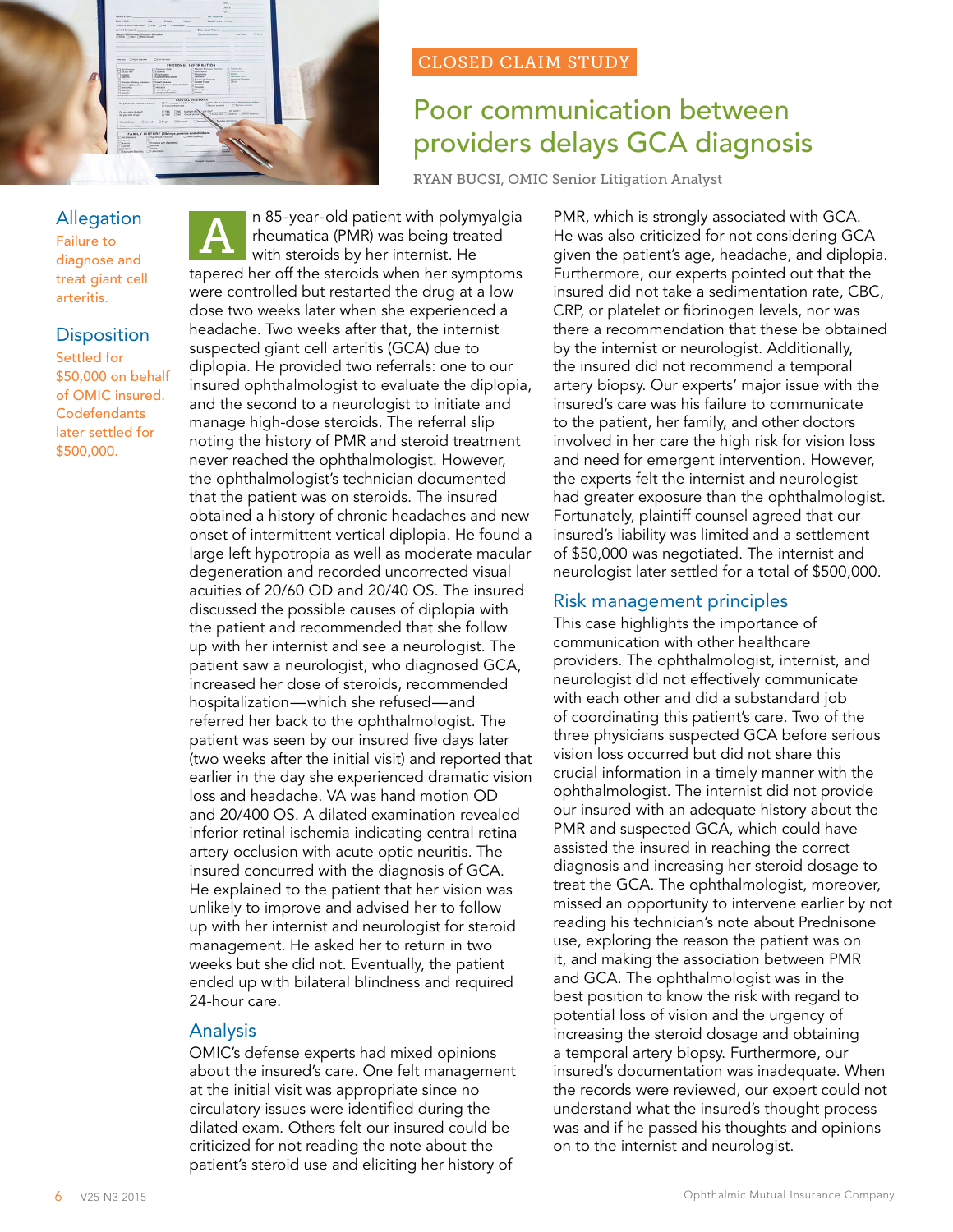# Clear communication is key to timely diagnosis and treatment

ANNE M. MENKE, RN, PhD, OMIC Risk Manager

he claims discussed in the lead and *Closed Claim*  articles resulted partly from poor communication among treating physicians and staff members. Here are some recommendations about ways to ensure that the necessary information is received from and communicated to the appropriate members of the healthcare team. The scenarios come from actual giant cell arteritis (GCA) claims, and some of the "advice" is from the defense experts who reviewed the claims. T

An emergency room physician from one of the local hospitals called me about a patient of mine. I don't take call at that hospital and told him to have the patient schedule an appointment with me. Now I'm being sued along with the ER physician, who says he informed me that the 72-yearold patient had a headache and vision loss. The lawsuit says I should have at least warned the ER physician about GCA. What was I required to do?

A You have no legal duty to provide assistance to a hospital when you are not on call for it. As an ophthalmologist, however, you know more about the risk of severe vision loss from GCA than an ER physician. To protect the patient, urge the ER physician to contact the on-call ophthalmologist to evaluate the patient. (The claim closed without a payment.)

I work in a practice that employs optometrists. One of them asked for my opinion about a 67-year-old patient who presented with vision loss, a headache, jaw pain, and scalp tenderness. The OD thought the patient had GCA. I agreed and told him to start steroids and provided the starting and maintenance dosages. The technician who was scribing

made a mistake and wrote the prescription for 20 mg daily instead of four 20 mg tablets daily. Now I'm being sued for not taking over care of the patient from the OD and not adequately supervising the technician. What should I have done?

A Optometrists often perform the initial evaluation for patients in a group practice. However, when a patient has a serious, visionthreatening condition such as GCA that requires urgent treatment and careful coordination of care, an ophthalmologist should assume responsibility. Your practice's written protocols should address this (see "Coordination of Care with Optometrists" at [www.omic.com](http://www.omic.com)). This optometrist did not have the legal authority to prescribe systemic steroids. In addition, while your technician may know the names and dosages of the eye drops you normally prescribe, she is obviously not familiar with oral steroids. You should have written the prescription yourself and provided written instructions to the patient on how much to take each day and when to see her primary care physician (PCP). Finally, you should have conducted a formal hand-off with the PCP to clarify that the PCP would be responsible for ongoing management of the steroids. It is helpful to give the patient a referral note that explains the reason for the referral and when it should take place (available at [www.omic.com/referral-](http://www.omic.com/referral-note-for-patient)note-forpatient/). (The claim settled for \$350,000.)

A 76-year-old patient called our practice and spoke to my technician, who reported the conversation to me. I recall her telling me that the patient had pain in the back of his neck, so I instructed her to tell him to



see his PCP. The lawsuit alleges that we were told that the pain was also in the temple area and accompanied by visual disturbances, and that given his age, I should have seen him right away. Am I expected to speak to each patient myself or review each note about phone calls?

 $\bf{A}$  You obviously cannot talk to every patient who calls, so you need an efficient and effective way to share information. OMIC claims experience makes it clear that making medical decisions on the basis of the limited information obtained over the telephone is a risky, albeit necessary, aspect of ophthalmic practice. During the phone call, you and your staff need to gather the information necessary to assess the situation and determine the treatment plan, communicate the assessment and plan to the patient, and document the encounter and your decision-making process in the medical record. To ensure that you have the most accurate information, provide staff with a checklist of questions to ask and instruct them to document the answers. Review the contact form when you can give it adequate attention, and document the information you would like your staff to communicate to the patient. To assist you, OMIC developed a sample phone contact checklist and appointment scheduling guide called "Telephone Screening of Ophthalmic Problems" available at [www.omic.com](http://www.omic.com). Use this guide to develop written protocols for telephone screening and treatment that are specific to your patient population, subspecialty, and staff; train staff in the use of the protocols and verify competency; and willingly accept questions from staff members unsure of how to handle specific calls. (This claim settled for \$200,000.)